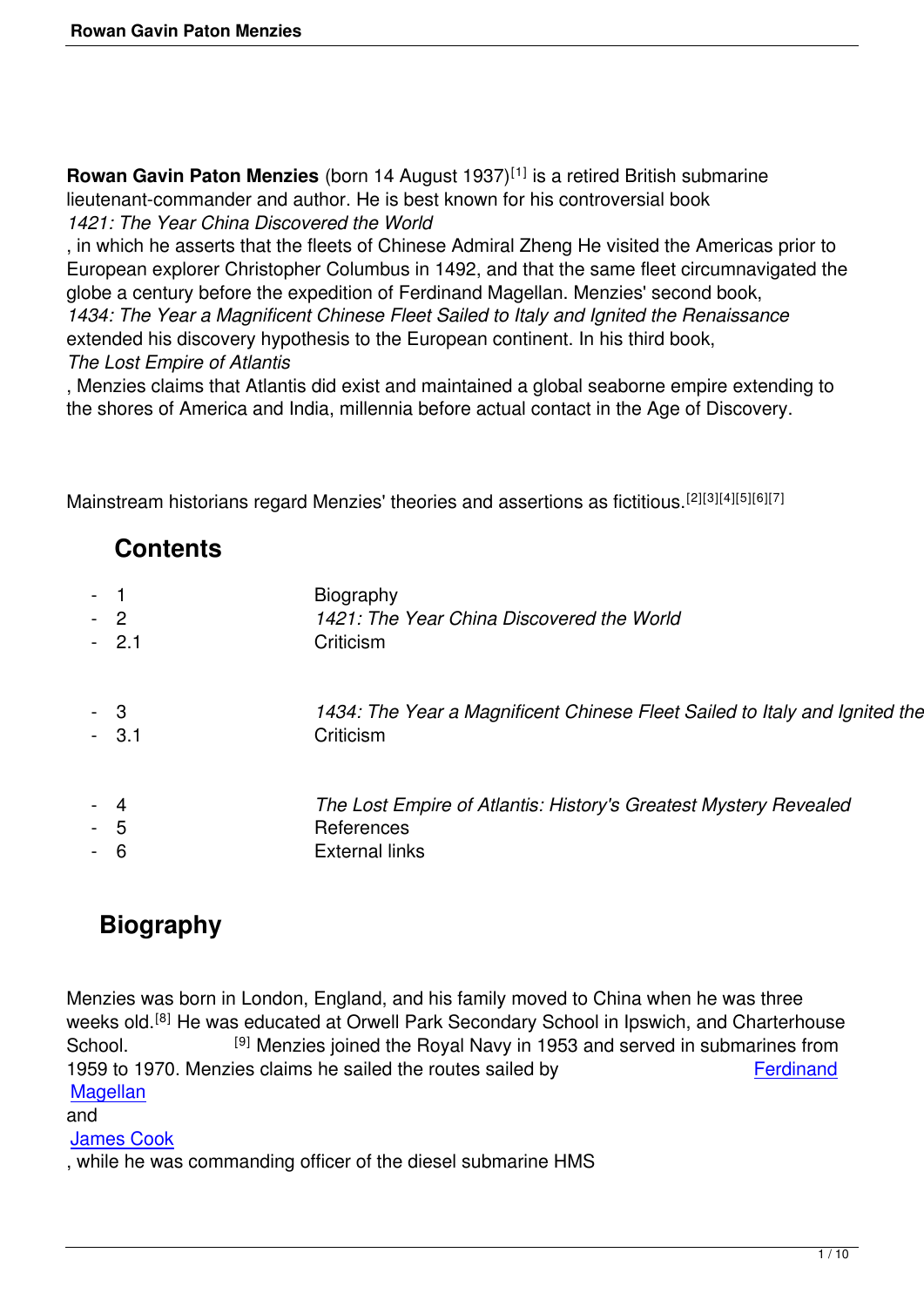```
Rorqual
between 1968 and 1970,
\lceil10
]
a contention questioned by some of his critics.
\sqrt{ }11
]
```
In 1959, by his own account, Menzies was an officer on the *HMS* Newfoundland, on a voyage from Singapore to Africa, around the Cape of Good Hope, and on to the Cape Verde Islands and back to England. Menzies claims that the knowledge of the winds, currents, and sea conditions that he gained on this voyage was essential to reconstructing the 1421 Chinese voyage that he discusses in his first book.

 $\sqrt{2}$ 12

]

Critics have challenged the depth of his nautical knowledge.

 $\sqrt{ }$ 13

]

In 1969, Menzies was involved in an incident in the Philippines, when the

*Rorqual*

rammed a U.S. Navy minesweeper, the USS

*Endurance,*

which was moored at a pier. This collision punched a hole in the

*Endurance*

but did not damage the

*Rorqual*

. The ensuing enquiry found Menzies and one of his subordinates responsible for a combination of factors that led to the accident, including the absence of the coxswain (who usually takes the helm in port) who had been replaced by a less experienced crew member, and technical issues with the boat's telegraph.  $\overline{ }$ 

8 ]  $\overline{1}$ 

14

]

Menzies retired the following year, and stood unsuccessfully as an independent candidate in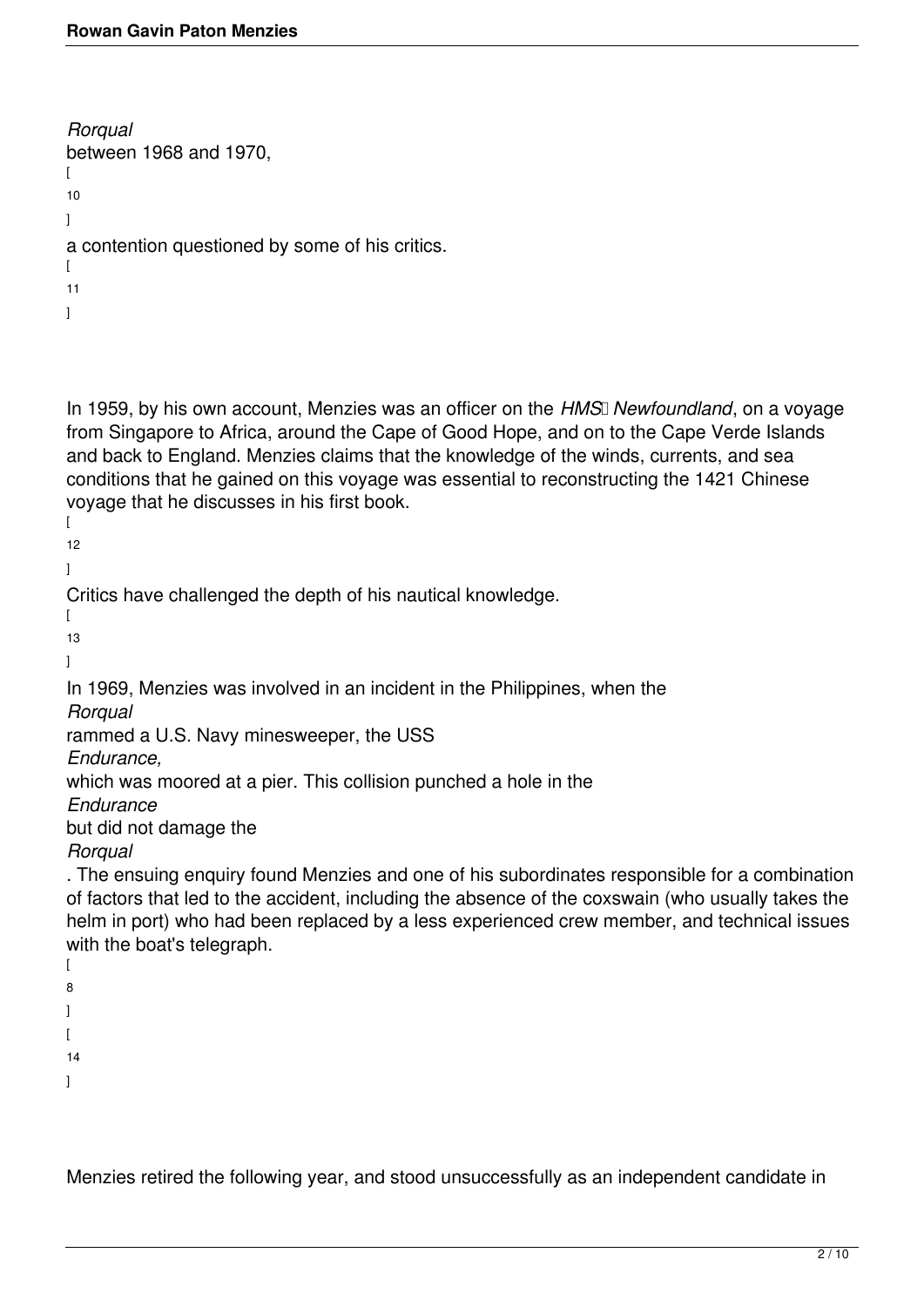Wolverhampton South West during the United Kingdom general election 1970, where—standing against Enoch Powell—he called for unrestricted immigration to Great Britain, drawing 0.2% of the vote.<sup>[15]</sup> In 1990, Menzies began researching Chinese maritime history.<sup>[16][17][18]</sup> He has, however, no academic training and no command of the Chinese language, which his critics have pointed out prevents him from understanding original source material relevant to his  $\lambda$  thesis. Thesis is a set of the set of the set of the set of the set of the set of the set of the set of the set of the set of the set of the set of the set of the set of the set of the set of the set of the set of th

Menzies trained as a barrister, but in 1996 he was declared a vexatious litigant by HM Courts Service which prohibits him from taking legal action in England and Wales without prior judicial permission.

```
\Gamma21
]
\Gamma22
]
Menzies is an honorary professor at Yunnan University in China.
\Gamma20
]
```
# *1421: The Year China Discovered the World*

In 2002, Menzies published his first book: *1421: The Year China Discovered the World*. The book is written informally, as a series of vignettes of Menzies' travels around the globe examining what he claims is evidence for his "1421 hypothesis", interspersed with speculation  $\Gamma$ 6

]

and description of the achievements of Admiral Zheng He's fleet. Menzies states in the introduction that the book is an attempt to answer the question:

On some early European world maps, it appears that someone had charted and surveyed lands supposedly unknown to the Europeans. Who could have charted and surveyed these lands before they were 'discovered'?

In the book, Menzies concludes that only China had the time, money, manpower and leadership to send such expeditions and then sets out to prove that the Chinese visited lands unknown in either China or Europe. He claims that from 1421 to 1423, during the Ming Dynasty of China under Emperor Zhu Di  $(\Box \Box)$  the fleets of Admiral Zheng He  $(\Box \Box)$ , commanded by the Chinese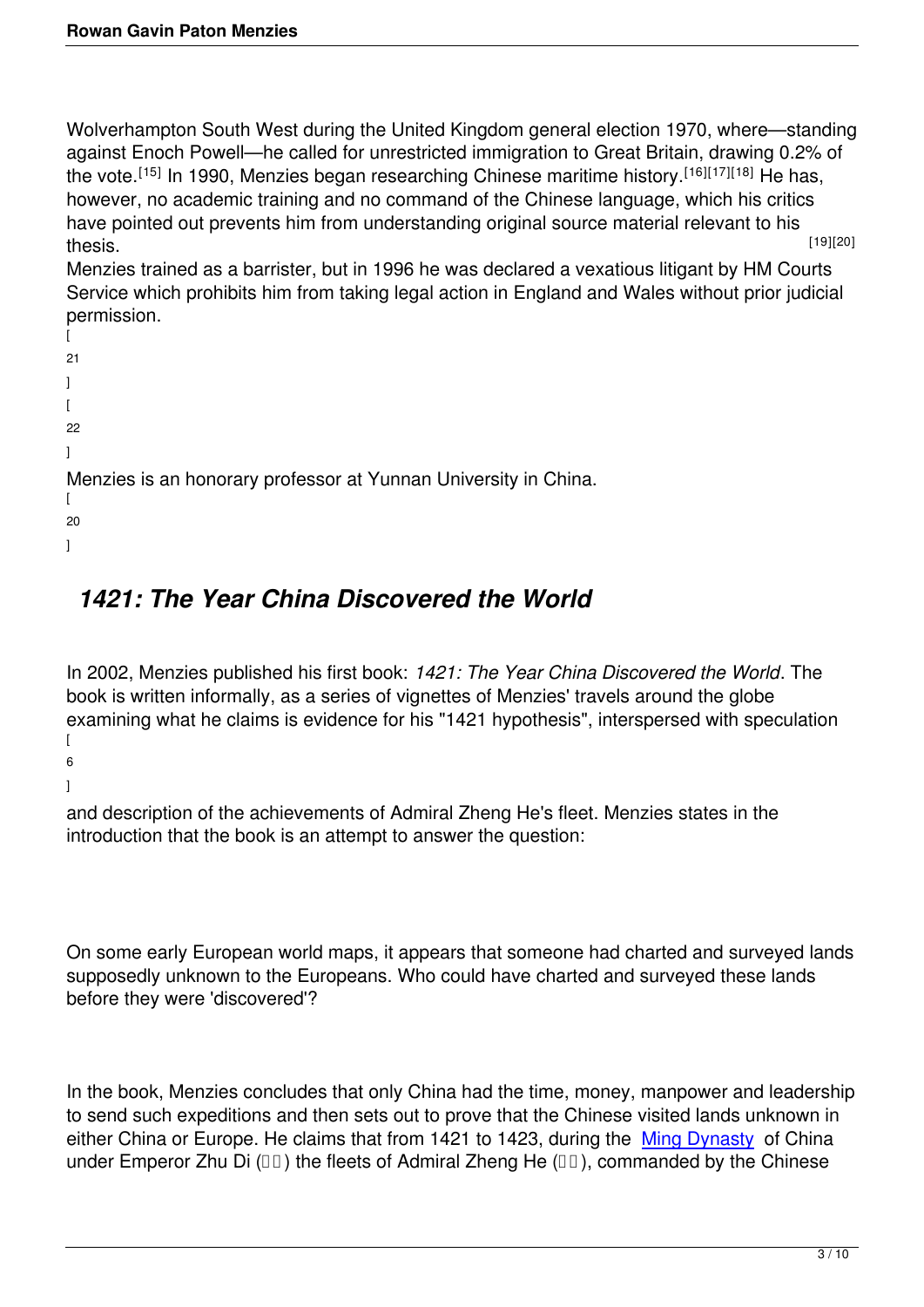captains Zhou Wen ( $\Box$ ), Zhou Man ( $\Box$ ), Yang Qing ( $\Box$ ), and Hong Bao ( $\Box$ ), discovered Australia, New Zealand, the Americas, Antarctica, and the Northeast Passage; circumnavigated

**Greenland** 

, tried to reach the North and South Poles, and circumnavigated the world before Ferdinand Magellan

. The book has been published in many languages and countries around the world  $\Gamma$ [23](http://en.wikipedia.org/wiki/Ferdinand_Magellan) ] and was listed as a *New York Times* best seller for several weeks in 2003.  $\Gamma$ 24 ] Although the book contains numerous footnotes, references and acknowledgments, critics point out that it lacks supporting references for Chinese voyages beyond East Africa, the location acknowledged by professional historians as the limit of the fleet's travels. [ 25 ]

Menzies bases his main theory on original interpretations and extrapolations of academic studies of minority population DNA, archaeological finds and ancient maps.

Menzies claims that knowledge of Zheng He's discoveries was subsequently lost because the Mandarin bureaucrats of the Imperial court feared that the costs of further voyages would ruin the Chinese economy. He conjectures (without supporting evidence) that when Zhu Di died in 1424 and the new Hongxi Emperor forbade further expeditions, the Mandarins hid or destroyed the records of previous exploration to discourage further voyages. Tan Ta Sen, president of the International Zheng He Society, has acknowledged the book's popular appeal as well as its scholarly failings:

The book is very interesting, but you still need more evidence. We don't regard it as an historical book, but as a narrative one. I want to see more proof. But at least Menzies has started something, and people could find more evidence.<sup>[26]</sup>

## **Criticism**

Within the academic world, the book (and Menzies' "1421 hypothesis") is dismissed by sinologists and professional historians.<sup>[27][28][29]</sup> In 2004, historian Robert Finlay severely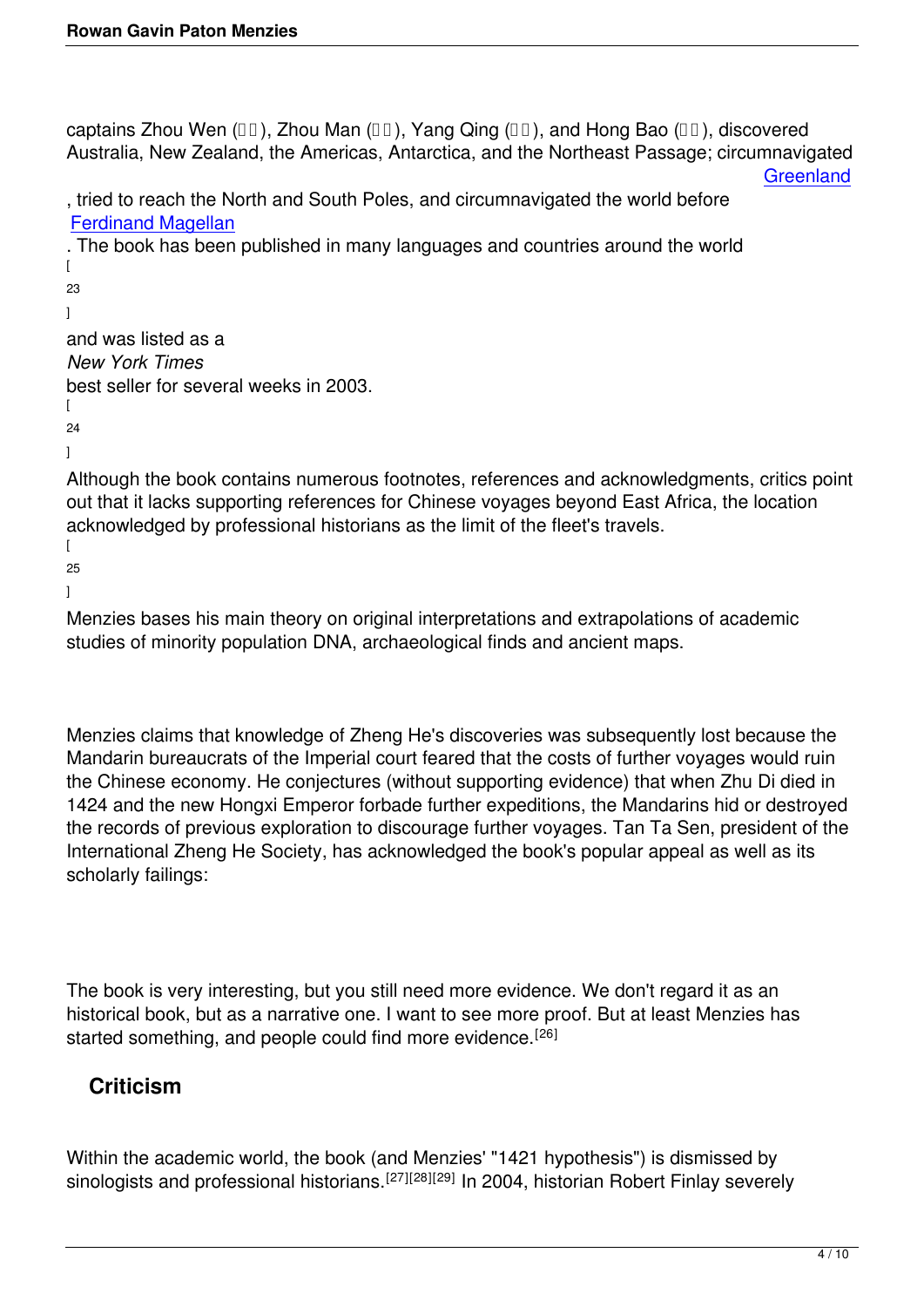criticized Menzies in the *Journal of World History* for his "reckless manner of dealing with evidence" that led him to propose hypotheses "without a shred of proof". [ 6 ]

Finlay wrote:

Unfortunately, this reckless manner of dealing with evidence is typical of *1421*, vitiating all its extraordinary claims: the voyages it describes never took place, Chinese information never reached Prince Henry and Columbus, and there is no evidence of the Ming fleets in newly discovered lands. The fundamental assumption of the book—that Zhu Di dispatched the Ming fleets because he had a "grand plan", a vision of charting the world and creating a maritime empire spanning the oceans—is simply asserted by Menzies without a shred of proof ... The reasoning of *142*

*1* is inexorably circular, its evidence spurious, its research derisory, its borrowings unacknowledged, its citations slipshod, and its assertions preposterous ... Examination of the book's central claims reveals they are uniformly without substance.

 $\sqrt{2}$ 30

]

A group of scholars and navigators, Su Ming Yang of the United States, Jin Guo-Ping of Portugal, Philip Rivers of Malaysia, Malhão Pereira and Geoff Wade of Singapore questioned Menzies' methods and findings in a joint message: [25]

His book *1421: The Year China Discovered the World*, is a work of sheer fiction presented as revisionist history. Not a single document or artifact has been found to support his new claims on the supposed Ming naval expeditions beyond Africa...Menzies' numerous claims and the hundreds of pieces of "evidence" he has assembled have been thoroughly and entirely discredited by historians, maritime experts and oceanographers from China, the U.S., Europe and elsewhere. **Example 2018** 2019 12:51

## *1434: The Year a Magnificent Chinese Fleet Sailed to Italy and Ignited the Renaissance*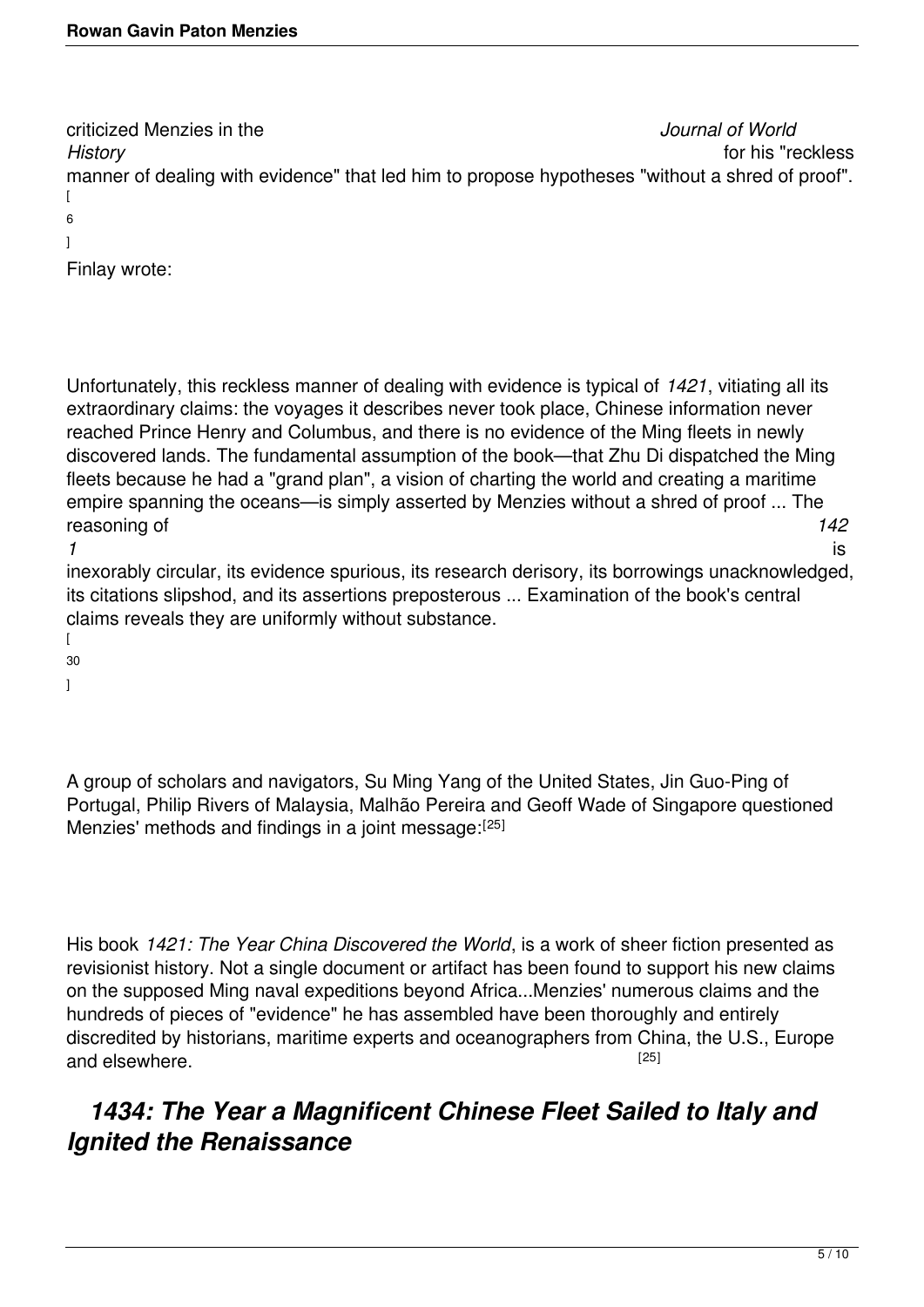In 2008 Menzies released a second book entitled *1434: The Year a Magnificent Chinese Fleet Sailed to Italy and Ignited the Renaissance* . In it Menzies claims that in 1434 Chinese delegations reached Italy and brought books and globes that, to a great extent, launched the **Renaissance** . He claims that a letter written in 1474 by Paolo dal Pozzo Toscanelli [and found am](http://en.wikipedia.org/wiki/Renaissance)ongst the private papers of Columbus indicates that an earlier Chinese ambassador had direct correspondence with Pope Eugene IV in Rome. Menzies then claims [that materials from the Chin](http://en.wikipedia.org/wiki/Paolo_dal_Pozzo_Toscanelli)ese *Book of Agriculture* , the *Nong Shu*  $(III)$ , published in 1313 by the Yuan-dynasty scholar-official Wang Zhen [\(fl. 1290–1333](http://en.wikipedia.org/wiki/Yuan_Dynasty)), were copied by European scholars and provided direct inspiration for the illustrations of mechanical devices which are attributed to the [Italian Rena](http://en.wikipedia.org/wiki/Wang_Zhen_%28official%29)issance polymaths **Taccola** [\(1382–1453\) and](http://en.wikipedia.org/wiki/Italian_Renaissance)  Leonardo da Vinci [\(1452–15](http://en.wikipedia.org/wiki/Taccola)19).

## **[Criticism](https://www.artsy.net/artist/leonardo-da-vinci)**

Felipe Fernández-Armesto , a professor of history at Tufts University in the United States and at Queen Mary, University of London, examined Menzies' claim that private papers of Columbus indicate a Chinese ambassador in correspondence with the Pope, and called this claim as ["drivel." He states that no re](http://en.wikipedia.org/wiki/Felipe_Fern%C3%A1ndez-Armesto)putable scholar supports the view that Toscanelli's letter refers to a Chinese ambassador. **Example 2** Martin Kemp , Professor of the History of Art at Oxford University, questions the rigor of Menzies' application of the historical method

, and in regard to European illustrations purporting to [be copied fro](http://en.wikipedia.org/wiki/Martin_Kemp_%28art_historian%29)m the Chinese *Nong Shu*

[, writes that Menz](http://en.wikipedia.org/wiki/Historical_method)ies "says something is a copy just because they look similar. He says two things are almost identical when they are not."

 $\mathbf{I}$ 2

 $\mathbf{I}$ 

In regard to Menzies' theory that Taccola's sketches are based on Chinese information, Captain P.J. Rivers writes that Menzies contradicts himself by saying elsewhere in his book that Taccola had started his work on his technical sketches in 1431, when Zheng He's fleet was still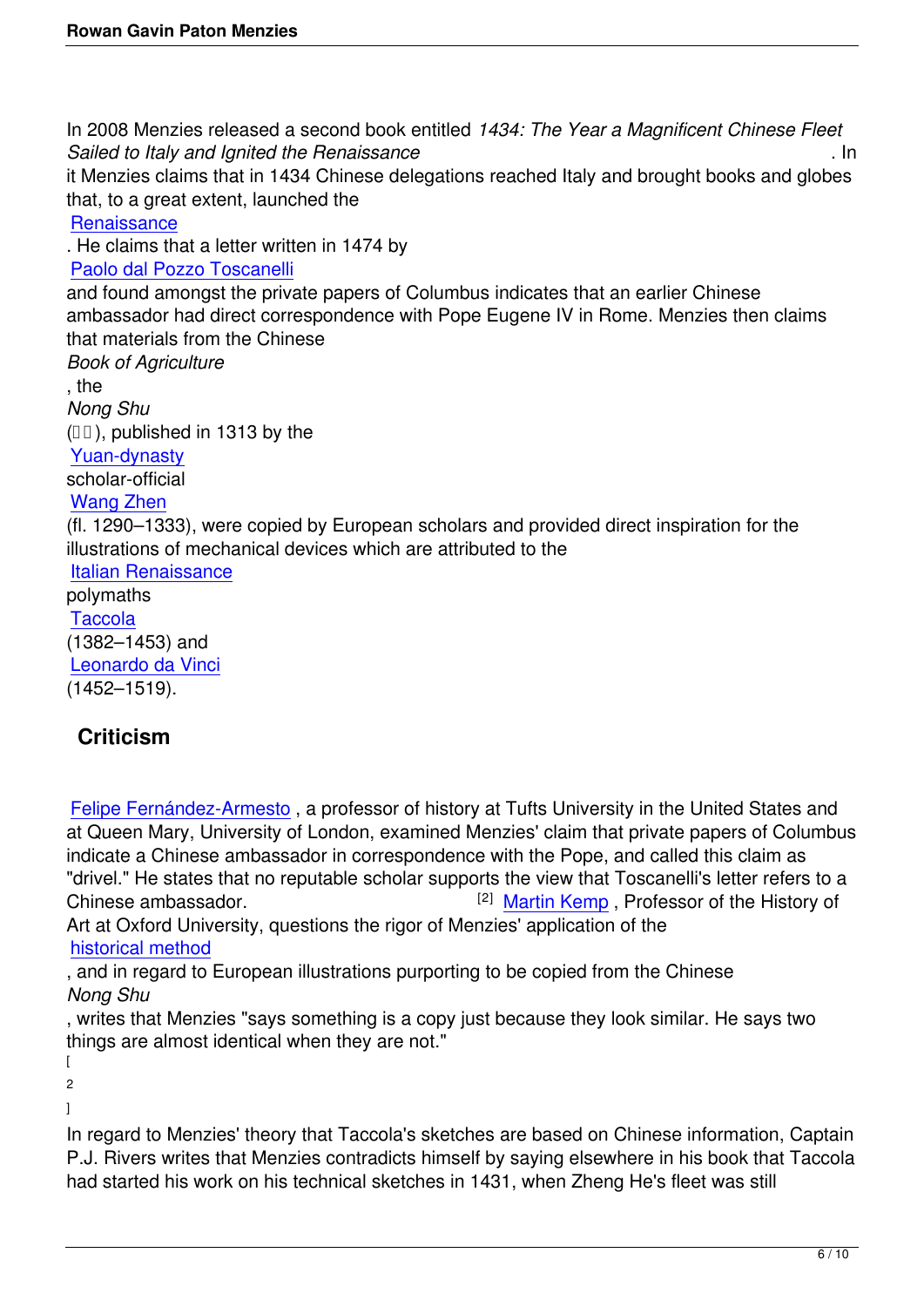assembled in China, and that the Italian engineer finished his technical sketches in 1433—one year before the purported arrival of the Chinese fleet.

 $\sqrt{2}$ 31 ] Geoff Wade, a senior research fellow at the Asia Research Institute of the National University of Singapore [, acknowledges that ther](http://www.ari.nus.edu.sg/article_view.asp?id=1)e was a cross exchange of technological ideas between Europe and China, but ultimately classifies Menzies' book as [historical fiction](http://en.wikipedia.org/wiki/National_University_of_Singapore) and asserts that there is "absolutely no Chinese evidence" for a maritime venture to Italy in 1434.  $\overline{[}$ [2](http://en.wikipedia.org/wiki/Historical_fiction) ] Heeffer investigated Menzies' claim that **Regiomontanus** based his solution to the Chinese remainder theorem [on the Chinese w](http://en.wikipedia.org/wiki/Regiomontanus)ork Mathematical Treatise in Nine Sections [from 1247. He arrived at the](http://en.wikipedia.org/wiki/Chinese_remainder_theorem) conclusion that the solution method does not depend on this text but on the earlier [The Mathematical Classic of Sun Zi](http://en.wikipedia.org/wiki/Mathematical_Treatise_in_Nine_Sections) as does the treatment of a similar problem by **Fibonacci** [which predates the Mathematical Tre](http://en.wikipedia.org/wiki/The_Mathematical_Classic_of_Sun_Zi)atise in Nine Sections. Furthermore, Regiomontanus could rely on practices with remainder tables from the abacus tradition.  $\Gamma$ [32](http://en.wikipedia.org/wiki/Fibonacci) ]

## *The Lost Empire of Atlantis: History's Greatest Mystery Revealed*

In October 2011, Menzies released his third book *The Lost Empire of Atlantis: History's Greatest Mystery Revealed* which asserts that the legendary

#### **Atlantis**

existed as part of the Minoan Civilization and maintained a sea empire extending from its Mediterranean powerbase as far as the shores of America and India.

## **[Refer](http://en.wikipedia.org/wiki/Atlantis)ences**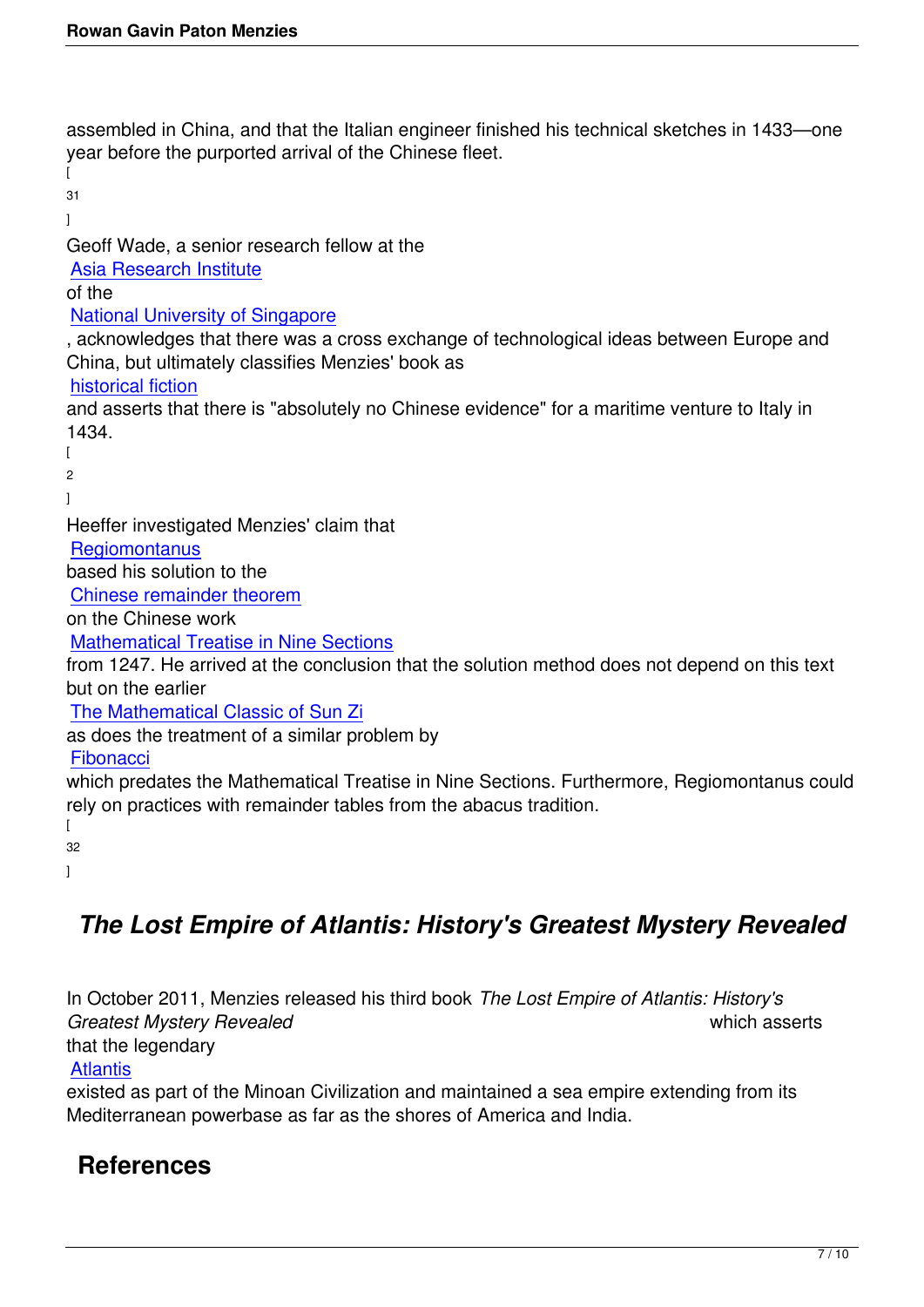1. **^** "Contemporary Authors: Gavin Menzies". Highbeam Research. 2006. Retrieved 24 March 2011

 2. ^ *<sup>a</sup> <sup>b</sup> <sup>c</sup> <sup>d</sup>* Castle, Tim (29 July 2008). "Columbus debunker sets sights on Leonardo da Vinci". *Reuters*. Reuters (London, UK). Archived from the original on 26 January 2011. Retrieved 26 January 2011

3. **^** *The 1421 myth exposed*, retrieved 2007-03-22

 4. **^** *Zheng He in the Americas and Other Unlikely Tales of Exploration and Discovery*, archived from the original on 2007-03-17, retrieved 2007-03-22

5. **^** *1421: The Year China Discovered the World by Gavin Menzies*, retrieved 2007-03-22

6. ^ *<sup>a</sup> <sup>b</sup> <sup>c</sup>* Finlay 2004

 7. **^** Goodman, David S. G. (2006): "Mao and The Da Vinci Code: Conspiracy, Narrative and History", *The Pacific Review*, Vol. 19, No. 3, pp. 359–384 (367–372)

 8. ^ *<sup>a</sup> <sup>b</sup> Interview with Gavin Menzies*, Australian Broadcasting Corporation, retrieved 2007-03-22

 9. **^** "The Times Guide to the House of Commons, 1970", Times Newspapers Ltd, 1970, p. 231.

 10. **^** Houterman, Hans; Koppes, Jeroen (2011 [last update]). "Naval Officers (RN, RNR & RNVR) 20th Century (non-World War II)". *unithistories.com*. Retrieved 23 June 2011. "1968-1970, Commanding Officer, HMS Rorqual"

 11. **^** *Challenges to Menzies' nautical experience*, retrieved 2007-03-22; see particularly note five of the Appendix.

12. **^** Gavin Menzies, *1421: The Year China Discovered America* (2008 ed.), p. 113

13. **^** *Challenges to Menzies' nautical experience*, retrieved 2007-03-22; see Appendix.

 14. **^** *Enquiry regarding the collision of the USS* Endurance *and* Rorqual, retrieved 2007-03-22

 15. **^** Peter Evans. "Immigrant girl will vote in despair—Powellism" (News). *The Times* (London). Friday, 5 June 1970. Issue

### **57888**

, col C, p. 9.

 16. **^** Gavin Menzies, When the East Discovered the West 11 May 2007; retrieved 22 March 2011.

 17. **^** Gavin Menzies: Mad as a Snake or a Visionary? 1 Aug. 2008; retrieved 22 March 2011.

18. **^** Did the Chinese Discover America? 29 Dec. 2008; retrieved 22 Mar. 2011.

 19. **^** Ptak, Roderich; Salmon, Claudine (2005), "Zheng He: Geschichte und Fiktion", in Ptak, Roderich; Höllmann, Thomas O., *Zheng He. Images & Perceptions*, South China and Maritime Asia,

### **15**

, Wiesbaden: Harrassowitz Verlag, pp. 9–35 (12)

20. ^ *<sup>a</sup> <sup>b</sup>* Naval Historian Gavin Menzies' Unique Take on History, 13 Apr. 2011, retrieved 25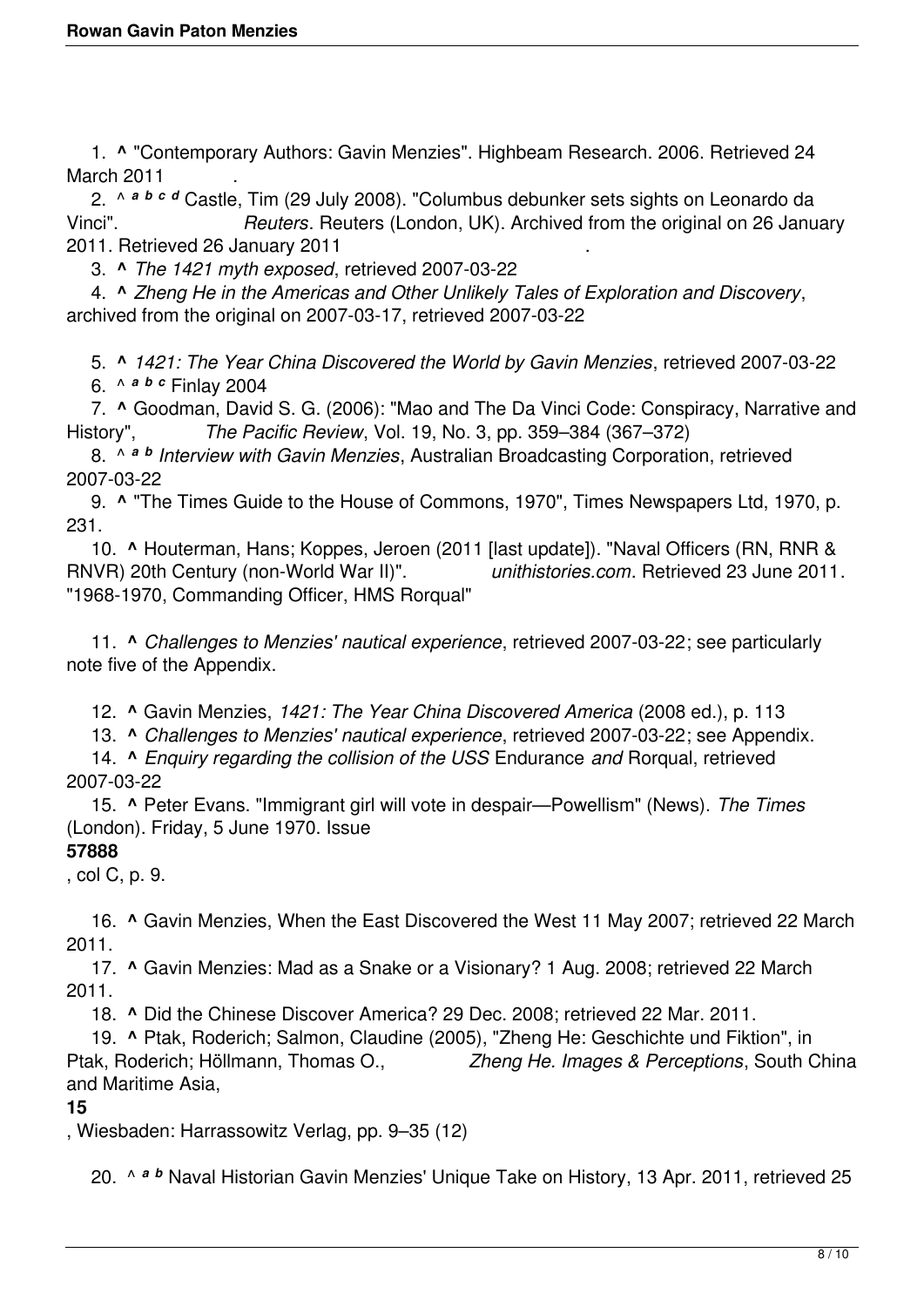May 2011.

 21. **^** Goodman, David S. G. (2006), "Mao and The Da Vinci Code: Conspiracy, Narrative and History", *The Pacific Review* **19** (3): 359–384 (371f.), doi:10.1080/09512740600875135, retrieved 14 March 2011

.

 22. **^** http://www.justice.gov.uk/guidance/courts-and-tribunals/courts/vexatious-litigants/index.htm UK Justice list of vexatious litigants

 23. **^** Hitt, Jack (5 January 2003). "Goodbye, Columbus! - NYTimes.com". *The New York Times* . ISSN

0362-4331. Retrieved 12 March 2011

. "rights"

.

.

 24. **^** "BEST SELLERS: January 26, 2003 - Page 2". *The New York Times*. 26 January 2003. ISSN 0362-4331. Retrieved 12 March 2011

 25. ^ *<sup>a</sup> <sup>b</sup> <sup>c</sup>* Gui-Ping, J; Pereira, M; Rivers PJ; Ming-Yang S; Wade G (2006). "Joint Statement on the Claims by Gavin Menzies Regarding the Zheng He Voyages". 1421exposed.com. Retrieved 2009-10-10 .

 26. **^** Kolesnikov-Jessop, Sonia (25 June 2005), "Did Chinese beat out Columbus?", *The New York Times*

, retrieved 8 June 2010

27. **^** "The 1421 myth exposed". 1421exposed.com. Retrieved 2009-10-02.

 28. **^** Newbrook, M (2004), "Zheng He in the Americas and Other Unlikely Tales of Exploration and Discovery", *Skeptical Briefs* **14** (3), retrieved 2009-10-10.

 29. **^** Gordon, P (2003-01-30). "1421: The Year China Discovered the World". The Asian Review of Books. Retrieved 2009-10-09 .

30. **^** Finlay 2004, pp. 241f.

31. **^** The 1421 myth exposed: 1434 - No Way - No Canal, retrieved 13th June 2012.

 32. **^** Heeffer, Albrecht (2008). "Regiomontanus and Chinese Mathematics". *Philosophica* **8 2** : 87–114.

# **External links**

- Gavin Menzies' website promoting 1434
- Gavin Menzies' official website about his research on Zheng He
- 1421: The Year China Discovered America? (Documentary in two parts)
- [Artsy](http://www.gavinmenzies.net/)'[s Da Vinci page](http://www.gavinmenzies.net/)